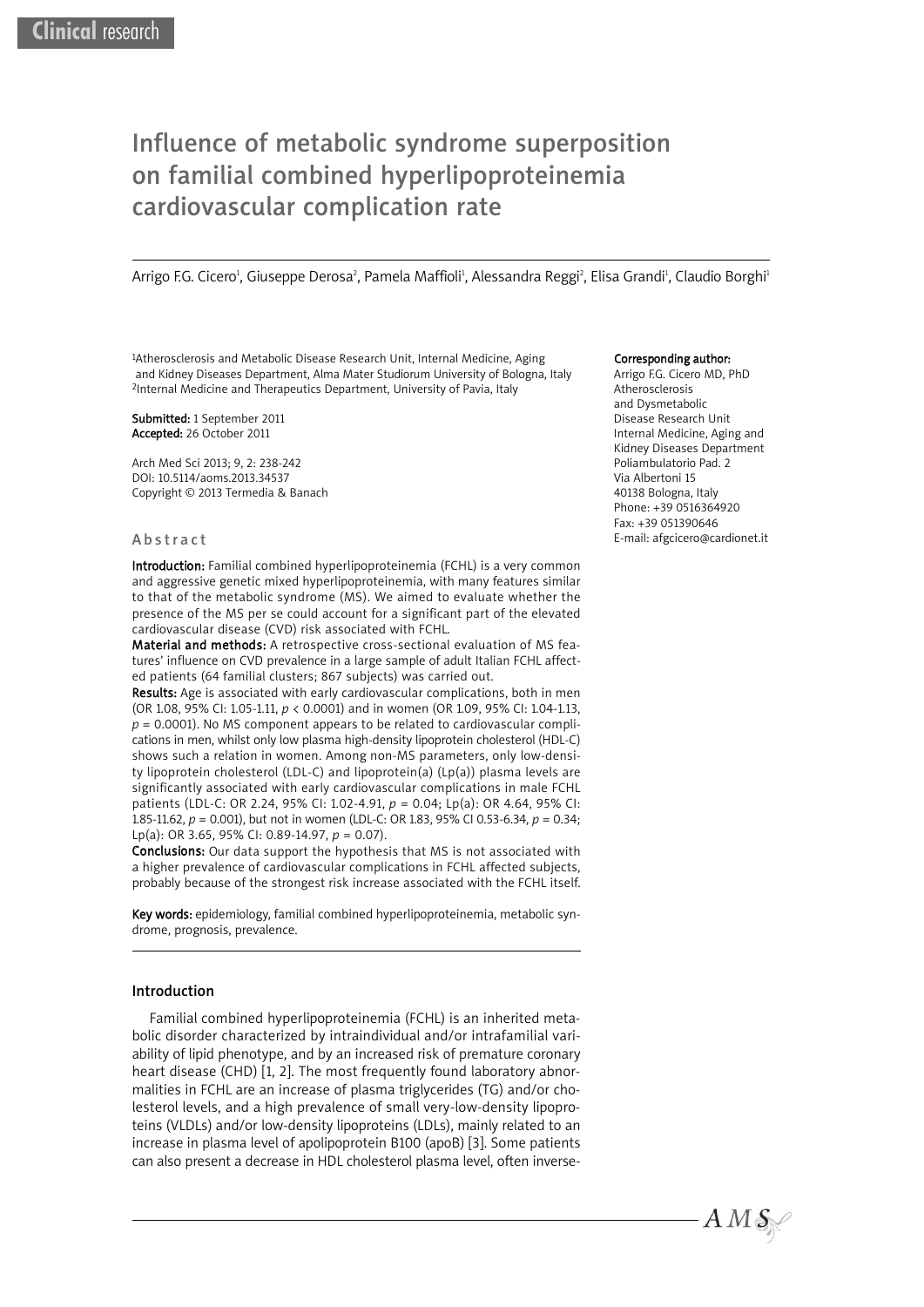ly related to the TG plasma level [4]. Familial combined hyperlipoproteinemia is a risk factor for increased carotid artery intima-media thickness (IMT) [5] and arterial stiffness [6]. The parameters that mainly relate to IMT are the plasma apoB level and consequently the LDL particle size [7]. A worse prognostic factor appears to be the constant association of hypercholesterolemia with hypertriglyceridemia [8]. Hypertriglyceridemia per se seems in fact to be a significant predictor of cardiovascular disease in proportion to the baseline TG levels [9]. Familial combined hyperlipoproteinemia is one of the most common genetic hyperlipoproteinemias in the general population (estimated prevalence: 0.5-2.0%) [10], and the most frequent one in early acute myocardial infarction survivors (11.3%) [11] and overall in myocardial infarction survivors (up to 40%) [12].

The metabolic syndrome (MS) is also very frequent, ranging from 20% to 40% in the adult general population, and it is strongly linked to increased cardiovascular disease risk [13]. The broadening of diagnostic criteria for MS, as suggested by the third Adult Treatment Panel of the National Cholesterol Education Program [14], has caused significant overlapping with the FCHL diagnosis. Metabolic syndrome was identified in 65% of US FCHL patients compared with 19% in controls without FCHL and was associated with an odds ratio of 3.3 (*p* < 0.0001). The increased prevalence of the MS alone could account for at least a portion of the elevated CHD risk associated with FCHL [15].

The aim of our study was to investigate the influence of MS features on the prevalence of cardiovascular disease in a large sample of Italian FCHL affected patients.

# Material and methods

We retrospectively sampled data on 868 patients (men: 636, women: 232) who were consecutively diagnosed with FCHL during the last 10 years of ambulatory practice in our lipid clinic and for each of whom a complete set of clinical and laboratory data were available. Inclusion criteria for FCHL subiects were:

- first visit to the lipid clinics of Bologna University or of Pavia University between December 1999 and December 2009;
- availability of at least a set of laboratory data (i.e. lipid profile, apolipoproteins B and AI, lipoprotein(a), fasting glycemia, fibrinogenemia, basal homocysteinemia) obtained in our laboratory before the beginning of any lipid-lowering therapy;
- diagnosis of FCHL (based on the criteria suggested by the Italian guidelines for FCHL detection and diagnosis [9]):
	- $-$  LDL-C  $>$  160 mg/dl and/or TG  $>$  200 mg/dl,

– apolipoprotein B100 > 125 mg/dl,

- documentation of intrafamilial phenotype variability at any given time or intraindividual phenotype shift over any time period,
- exclusion of other genetic causes of hyperlipoproteinemia,
- exclusion of secondary dyslipidemias, exclusion of iatrogenic interference with the phenotype shift,
- documentation of early CHD events and/or other premature and severe complications of atherosclerosis.

All laboratory parameters were obtained following standard procedures as fully described elsewhere [16].

Main anthropometric and laboratory data are reported in Table I.

Clinical cardiovascular events (defined as ICD-9 codes 410-414, 433-438, and 440) were considered premature if they occurred before the age of 55

Table I. Mean (SD) level of metabolic parameters of FCHL patients who visited the Lipid Clinic of the University of Bologna from June 2003 to June 2006

| Parameter                          |        | Men<br>$(n = 636)$ | Women<br>$(n = 232)$ |        |
|------------------------------------|--------|--------------------|----------------------|--------|
|                                    | Mean   | SD                 | Mean                 | SD     |
| Age [years]*                       | 45.23  | 13.36              | 52.56                | 17.40  |
| BMI [ $kg/m2$ ]*                   | 26.74  | 3.40               | 24.42                | 3.07   |
| Waist<br>circumference             | 102.38 | 12.61              | 91.72                | 6.44   |
| SBP [mm Hg]                        | 135.18 | 12.44              | 132.22               | 14.37  |
| DBP [mm Hg]                        | 92.15  | 4.37               | 90.08                | 3.88   |
| TC [mg/dl]*                        | 250.85 | 54.81              | 267.40               | 67.52  |
| TG [mg/dl]*                        | 251.55 | 161.62             | 219.04               | 154.33 |
| LDL-C [mg/dl]*                     | 158.49 | 49.27              | 172.43               | 60.14  |
| HDL-C [mg/dl]*                     | 44.01  | 10.75              | 52.01                | 14.29  |
| APO-B [mg/dl]                      | 130.36 | 35.67              | 129.90               | 37.10  |
| APO-A1 [mg/dl]*                    | 124.69 | 23.03              | 144.39               | 31.38  |
| Lipoprotein(a)<br>[mg/dl]*         | 23.84  | 19.04              | 47.38                | 35.04  |
| Fibrinogen [mg/dl]*                | 282.59 | 90.27              | 314.41               | 53.22  |
| Basal homocysteine<br>[µmol/l]     | 10.19  | 3.86               | 10.12                | 9.0558 |
| Fasting plasma<br>glucose [mg/dl]* | 95.32  | 14.16              | 102.15               | 52.78  |
| TG/LDL-C*                          | 1.75   | 1.367              | 1.36                 | 1.02   |
| TG/APOB*                           | 2.11   | 1.59               | 1.40                 | 0.70   |
| Non HDL-C [mg/dl]                  | 207.06 | 57.52              | 214.90               | 73.32  |

*BMI – body mass index, SBP – systolic blood pressure, DBP – diastolic blood pressure, TC – total cholesterol, TG – triglycerides, LDL-C – lowdensity lipoprotein cholesterol, HDL-C – high-density lipoprotein cholesterol, ApoB – apolipoprotein B, ApoAI – apolipoprotein AI \*p < 0.05 between sexes*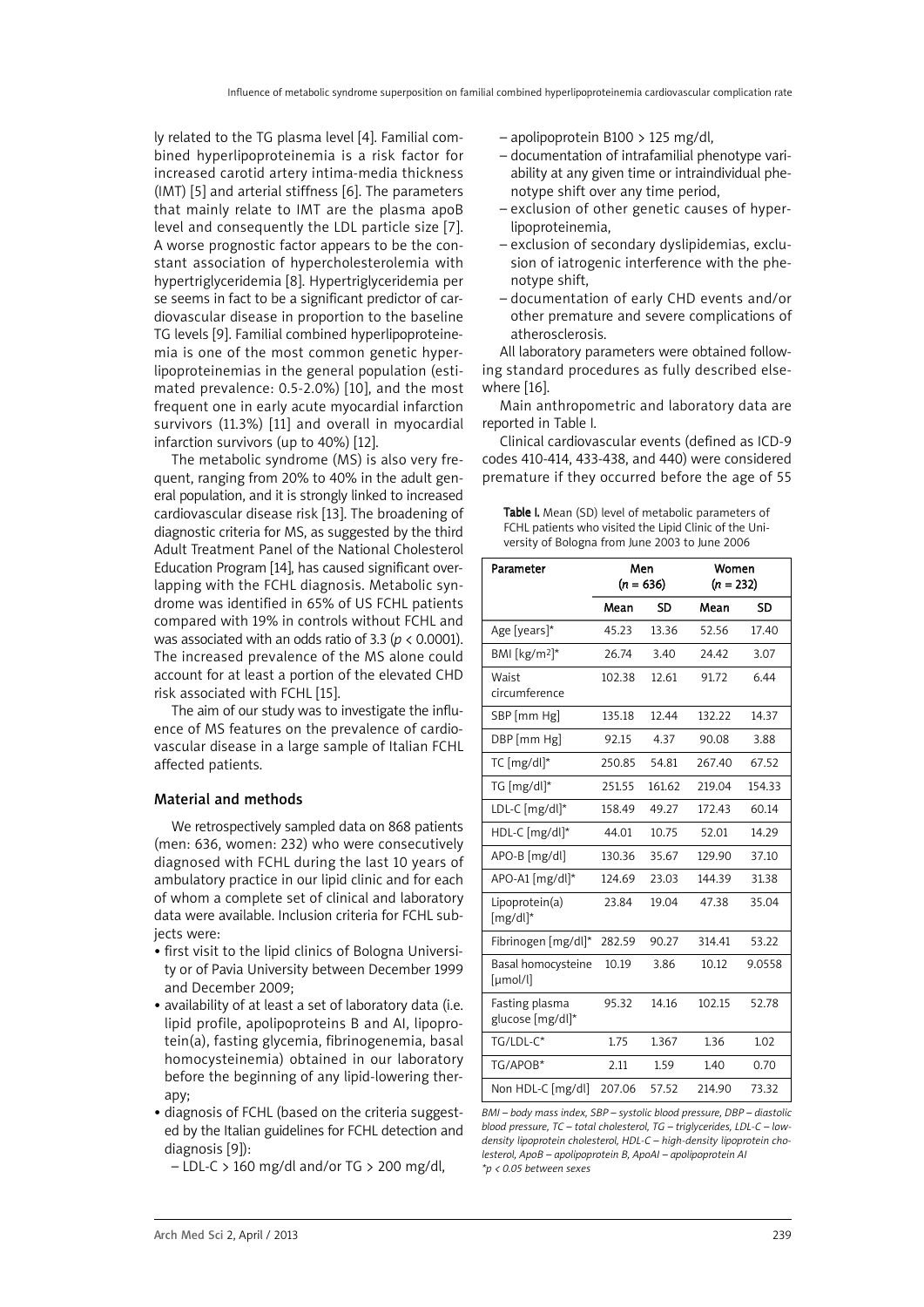years in men and before 65 years of age in women, whereas events reported after these age cut-offs were considered late onset in nature [17]. In particular, CHD included instrumental diagnosis of myocardial ischemia (ergometric EKG, scintigraphy, coronarography, others), history of acute coronary syndrome and/or treatment with percutaneous coronary angioplasty (PTCA) and/or aorto-coronary bypass.

Metabolic syndrome features overall prevalence, as defined by the third NCEP Adult Treatment Panel [12], was calculated for the FCHL subjects sample and compared with that of an age-matched free living population derived from the last Brisighella Heart Study survey [18], not taking antihyperlipidemic drugs. In order to test which MS component was significantly associated with early CV complications in FCHL patients, logistic regression was used. In the age-adjusted model other lipid factors potentially affecting the cardiovascular risk associated with FCHL were also included, such as LDL-C and Lp(a) plasma levels. The MS features were considered as categorical variables, as they are considered and defined by the ATP III guidelines for MS diagnosis [12]. This came out also by considering that, in our patient sample, 66% of men and 54% of women were under antihypertensive treatment when visited at the ambulatory service. Odds ratio were calculated for each association.

# Results

Metabolic syndrome prevalence in the studied FCHL patient sample is similar to that observed in the general population (men: 25% vs. 27%; women: 31% vs. 28%; *p* > 0.05 in both cases). Distribution of the single components of the MS is also similar in the two groups.

Age is associated with early cardiovascular complications, both in men (OR: 1.0798, 95% CI: 1.05- 1.11, *p* < 0.0001) and in women (OR: 1.09, 95% CI: 1.04-1.13,  $p = 0.0001$ ).

Age-adjusted odd ratios of the association between MS (and its components) and cardiovascular complications in FCHL affected subjects are reported in Table II. None of the MS components appears to be related to cardiovascular complications in men, whilst low plasma HDL-C alone is related in women. Repeating the analysis by family clusters, these observations were maintained in the clusters larger than 4 members, but not in the smaller ones.

Among other parameters included in our analyses and not related to MS, LDL-C and Lp(a) plasma levels are only significantly associated with early cardiovascular complications in our male FCHL patient sample (LDL-C: OR 2.24, 95% CI: 1.02-4.91, *p* = 0.04; Lp(a): OR 4.64, 95% CI: 1.85-11.62, *p* = 0.001), but not in women (LDL-C: OR 1.83, 95% CI: 0.53- 6.34, *p* = 0.34; Lp(a): OR 3.65, 95% CI: 0.89-14.97,  $p = 0.07$ ). Repeating the analysis by family clusters, these observations were maintained in all clusters, independently from the number of components.

### Discussion

Recent reports suggest a common etiopathogenetic link between FCHL and MS through the pathway of upstream stimulatory factor 1 (USF1) protein 1 and 2, members of the basic helix-loophelix leucine zipper (bHLH-Zip) family of transcription factors, which includes the sterol regulatory element binding protein (SREBP) that has a wellestablished role in cholesterol and fatty acid metabolism [19]. From a clinical perspective, these two conditions also have some similarities. In fact, high TG and/or low HDL-C plasma levels can be found in both conditions. Both are characterized by a high plasma level of small dense LDL and by a high prevalence of overweight and/or reduced glucose tolerance [9]. A pro-thrombotic state also characterizes both conditions [20] and both are associated with an increased cardiovascular disease risk [21, 22].

Table II. Age-adjusted odd ratios of association between metabolic syndrome (and its components) and cardiovascular complications in FCHL patients who visited the Lipid Clinic of the University of Bologna from June 2003 to June 2006

| <b>Variables</b>           |     | Men $(n = 636)$   |       |     | Wowen $(n = 232)$  |         |  |  |
|----------------------------|-----|-------------------|-------|-----|--------------------|---------|--|--|
|                            | n   | OR                | Sig.  | n   | <b>OR</b>          | Sig.    |  |  |
| Low HDL-C                  | 384 | $1.00(0.53-1.91)$ | 0.989 | 68  | $4.50(1.31-15.45)$ | & 0.001 |  |  |
| Hypertriglyceridemia       | 276 | $0.49(0.22-1.11)$ | 0.088 | 49  | $0.61(0.19-1.96)$  | 0.410   |  |  |
| Impaired glucose tolerance | 97  | $0.64(0.19-2.19)$ | 0.479 | 44  | $0.27(0.04-1.86)$  | 0.186   |  |  |
| Overweight                 | 179 | $0.46(0.18-1.15)$ | 0.095 | 46  | $0.68(0.23-1.99)$  | 0.488   |  |  |
| Arterial hypertension      | 510 | $0.93(0.10-2.21)$ | 0.100 | 191 | $0.98(0.27-3.53)$  | 0.978   |  |  |
| Metabolic syndrome         | 488 | 1.87 (0.29-11.71) | 0.502 | 186 | $0.89(0.11-7.35)$  | 0.920   |  |  |

Low HDL-C - HDL-C < 40 for men, < 50 for women; hypertriglyceridemia - TG > 150 mq/dl; impaired glucose tolerance - fasting plasma glucose > 110 ma/dl: overweight – waist circumference > 102 cm for men. > 88 cm for women: hypertension – systolic blood pressure ≥ 130 mm Ha and/or *diastolic blood pressure* ≥ *85 mm Hg*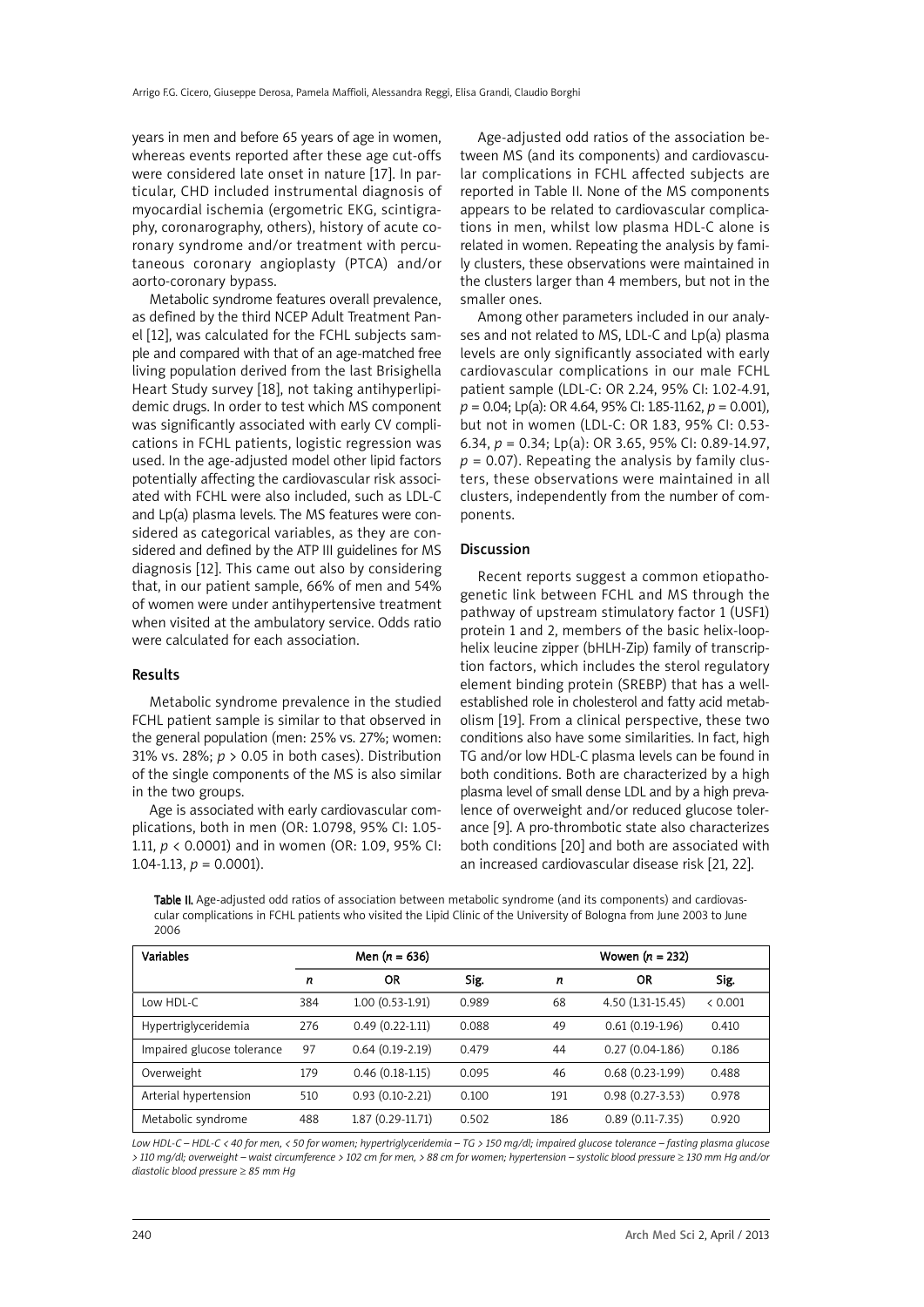However, there are also some characteristics which help clinicians to distinguish between the two. Namely, apoB is constantly high in FCH, but not in MS [23]. Lipid phenotype is much more variable in FCHL (more importantly, not correlated with changes in lifestyle) than in MS [24]: lifestyle is much less relevant for FCHL prognosis than for MS, as a consequence. Inheritance of the disorder is a much more evident feature in FCH; thus, clinical and laboratory manifestations are earlier than in MS [2].

From a public health point of view, the relevance of distinguishing between FCHL and MS is that the former is typically a fully inherited disease, whose prognosis is weakly modulated by lifestyle and it is even yet not evident whether the pharmacological treatments are effective in these patients (contrarily to what observed for instance in Familial Hypercholesterolemia affected ones) [25].

Furthermore, because of the high prevalence of both diseases in the general population, it is also easy to note coexistence of both conditions in the same patients. Data from the US support the hypothesis that the features of metabolic syndrome are associated with a higher prevalence of cardiovascular complications in FCHL affected subjects [13], although the absence of clear exclusion of FCHL subjects from the MS case reports allows us to suppose also that FCHL per se makes a main contribution to the strong association between MS and CHD. This appears to be true even in our population sample of strongly selected FCHL patients.

In fact, in our study MS and its main components appear not to be significantly associated with increased prevalence of early cardiovascular complications in FCHL patients, thus suggesting that the risk of developing an early cardiovascular complication is more related to the diagnosis of FCHL itself than to that of MS. Anyway, the search for MS components is relevant for the diagnosis of MS per se, but also to more correctly stratify the cardiovascular disease risk of patients who could be affected by other dyslipidemias phenotypically similar to FCHL.

However, high plasma levels of LDL-C and Lp(a) appear to be strongly associated with early cardiovascular complications in men affected by FCHL, and low HDL-C plasma levels showed an analogous association in women. We find this observation particularly interesting, because women had significantly higher baseline Lp(a) and HDL-C plasma levels than men. As for other diseases, even FCHL clinical manifestation could be strongly influenced by sex.

It may be argued that in our patient sample, MS has a relatively low prevalence compared to the general population, hypertriglyceridemia being an overlapping diagnostic factor between MS and FCH. It could be justified by an adequate selection of the FCHL patients that more specifically excluded pure MS patients.

However, our study is not prospective, so we can only find a punctual association between early cardiovascular complications and MS in FCHL patients, but not the causal role of MS in these events. This is a specific limitation of cross-sectional studies. Moreover, we did not select an age-matched sample of non FCHL-affected subjects to evaluate whether the presence of MS is more dangerous for FCHL patients than for non-FCHL subjects. Furthermore, we did not standardize the patients on the basis of their diet, which could strongly influence the lipid phenotype of both conditions [26, 27]. Another limitation of our study is that the OR calculation for association of MS components with cardiovascular complications was made considering the MS features as categorical, because of the inclusion of a large number of hypertensive subjects treated with antihypertensive drugs. However, the ATP III guidelines (on the basis of which MS was defined for this research) define them as categorical. Therefore, to the best of our knowledge, this is the first study to observe the role of MS features superposition on the cardiovascular complication rate in a large sample of Mediterranean FCHL subjects.

Further prospective studies have to be carried out to rigorously quantify the role of MS overlapping on the incidence of cardiovascular complications in FCHL affected subjects.

#### References

- 1. Gaddi AV, Cicero AFG, Odoo FO, Poli A, Paoletti R; the Atherosclerosis and Metabolic Diseases Study Group. Practical reccomendations for familial combined hyperlipidemia diagnosis and management: an update. Vasc Dis Prev 2007; 4: 229-36.
- 2. Sniderman AD, Castro Cabezas M, Ribalta J, et al. A proposal to redefine familial combined hyperlipidaemia – Third workshop on FCHL held in Barcelona from 3 to 5 May 2001, during the Scientific Sessions of the European Society for Clinical Investigation. Eur J Clin Invest 2002; 32: 71-3.
- 3. Sniderman AD, Ribalta J, Castro Cabezas M, How should FCHL be defined and how should we think about its metabolic bases? Nutr Metab Cardiovasc Dis 2001; 11: 259-73.
- 4. Hokanson JE, Austin MA, Zambon A, Brunzell JD. Plasma triglyceride and LDL heterogeneity in familial combined hyperlipidemia. Arterioscler Thromb 1993; 13: 427-34.
- 5. Keulen ET, Kruijshoop M, Schaper NC, Hoeks AP, de Bruin TW. Increased intima-media thickness in familial combined hyperlipidemia associated with apolipoprotein B. Arterioscler Thromb Vasc Biol 2002; 22: 283-8.
- 6. Brouwers MC, Reesink KD, van Greevenbroek MM, et al. Increased arterial stiffness in familial combined hyperlipidemia. J Hypertens 2009; 27: 1009-16.
- 7. Liu ML, Ylitalo K, Nuotio I, Salonen R, Salonen JT, Taskinen MR. Association between carotid intima-media thickness and low-density lipoprotein size and sus-